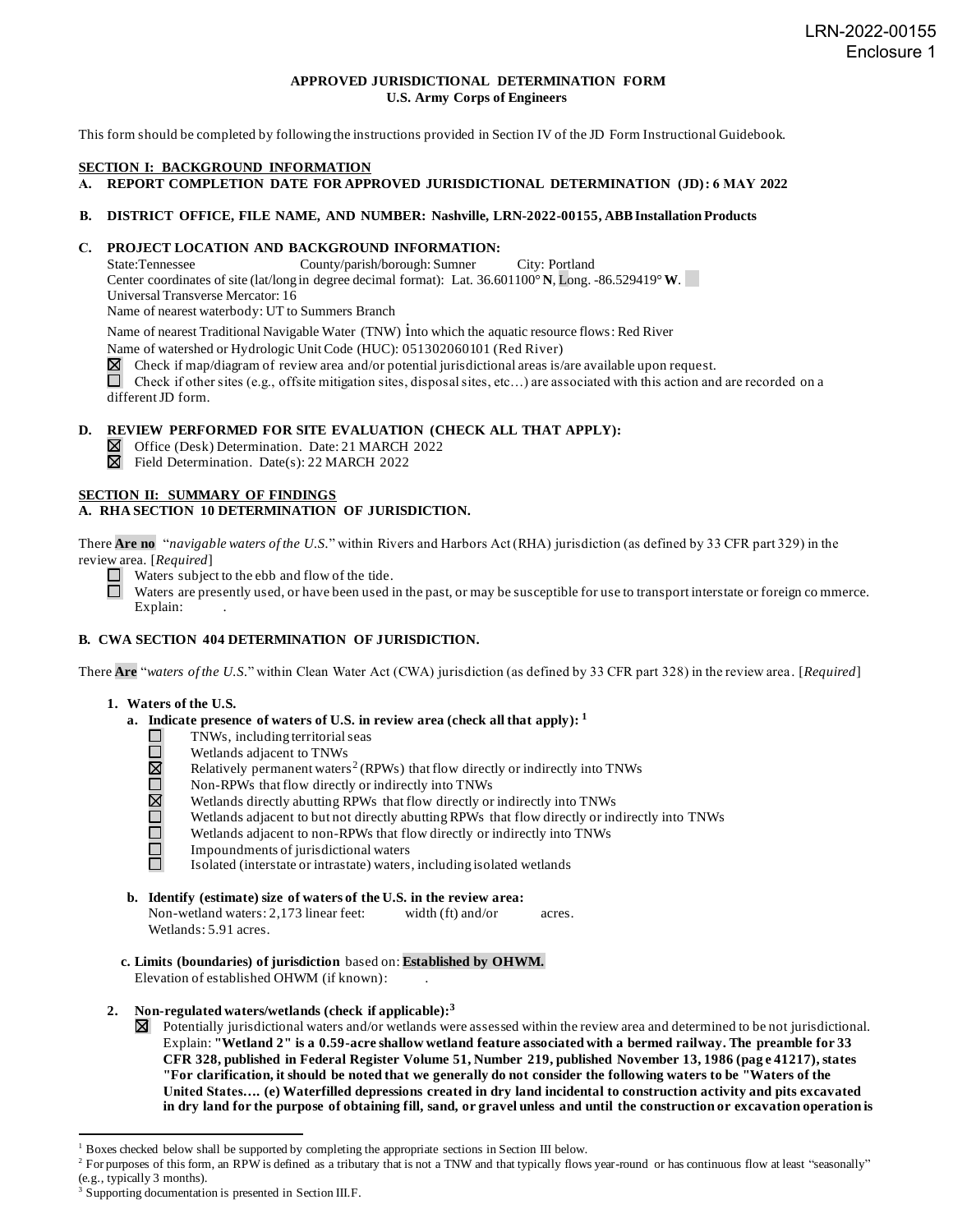**abandoned and the resulting body of water meets the definition of Waters of the U.S." Based on a review of information submitted by ERM, Inc on April 6, 2022, including: aerial photography, a USGS quadrange map, a review of the National Hydrologic Dataset, wetland data sheets from Eastern Mountain and Piedmont Regional Supplement to the 1987 Wetland Delineation Manual (Version 2.0), photographs of the project site, and a site inspection of the survey area on March 22, 2022, and a desktop review of hyrdric soil maps, historical aerial photos, I have determined that Wetland 2 - POTENTIAL WATERS are not waters of the U.S. and are not jurisdictional under Section 404 of the Clean Water Act as defined by 33 CFR Part 328.3(a)**.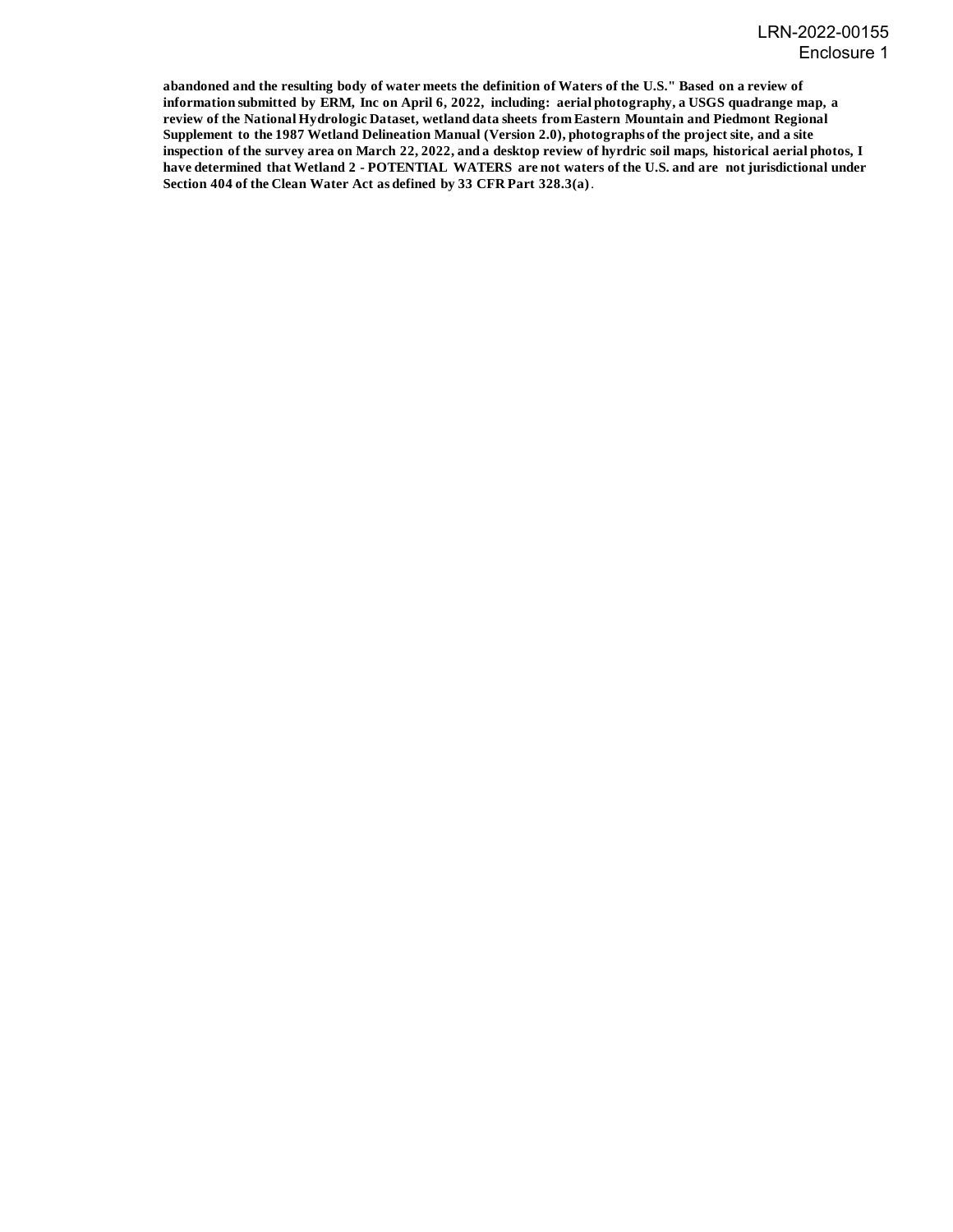#### **SECTION III: CWA ANALYSIS**

#### **A. TNWs AND WETLANDS ADJACENT TO TNWs**

**The agencies will assert jurisdiction over TNWs and wetlands adjacent to TNWs. If the aquatic resource is a TNW, complete Section III.A.1 and Section III.D.1. only; if the aquatic resource is a wetland adjacent to a TNW, complete Sections III.A.1 and 2 and Section III.D.1.; otherwise, see Section III.B below**.

**1. TNW**

Identify TNW: .

Summarize rationale supporting determination: .

#### **2. Wetland adjacent to TNW**

Summarize rationale supporting conclusion that wetland is "adjacent": .

#### **B. CHARACTERISTICS OF TRIBUTARY (THAT IS NOT A TNW) AND ITS ADJACENT WETLANDS (IF ANY):**

**This section summarizes information regarding characteristics of the tributary and its adjacent wetlands, if any, and it helps determine whether or not the standards for jurisdiction established under Rapanos have been met.**

**The agencies will assert jurisdiction over non-navigable tributaries of TNWs where the tributaries are "relatively permanent waters" (RPWs), i.e. tributaries that typically flow year-round or have continuous flow at least seasonally (e.g., typically 3 months). A wetland that directly abuts an RPW is also jurisdictional. If the aquatic resource is not a TNW, but has year-round (perennial) flow, skip to Section III.D.2. If the aquatic resource is a wetland directly abutting a tributary with perennial flow, skip to Section III.D.4.**

**A wetland that is adjacent to but that does not directly abut an RPW requires a significant nexus evaluation. Corps districts and EPA regions will include in the record any available information that documents the existence of a significant nexus between a relatively permanent tributary that is not perennial (and its adjacent wetlands if any) and a traditional navigable water, ev en though a significant nexus finding is not required as a matter of law.**

**If the waterbody<sup>4</sup> is not an RPW, or a wetland directly abutting an RPW, a JD will require additional data to determine if the waterbody has a significant nexus with a TNW. If the tributary has adjacent wetlands, the significant nexus evaluation must consider the tributary in combination with all of its adjacent wetlands. This significant nexus evaluation that combines, for analytical purposes, the tributary and all of its adjacent wetlands is used whether the review area identified in the JD request is the tributary, or its adjacent wetlands, or both. If the JD covers a tributary with adjacent wetlands, complete Section III.B.1 for the tributary, Section III.B.2 for any onsite wetlands, and Section III.B.3 for all wetlands adjacent to that tributary, both onsite and offsite. The determination whether a significant nexus exists is determined in Section III.C below.**

**1. Characteristics of non-TNWs that flow directly or indirectly into TNW**

**(i) General Area Conditions:**

| Watershed size:          | <b>Pick List</b> |        |  |
|--------------------------|------------------|--------|--|
| Drainage area:           | <b>Pick List</b> |        |  |
| Average annual rainfall: |                  | inches |  |
| Average annual snowfall: |                  | inches |  |

#### **(ii) Physical Characteristics:**

(a) Relationship with TNW:

 $\Box$  Tributary flows directly into TNW. Tributary flows through **Pick List** tributaries before entering TNW.

Project waters are **Pick List** river miles from TNW. Project waters are **Pick List** river miles from RPW. Project waters are **Pick List** aerial (straight) miles from TNW. Project waters are **Pick List** aerial (straight) miles from RPW. Project waters cross or serve as state boundaries. Explain:

Identify flow route to TNW<sup>5</sup>:  $:$  . Tributary stream order, if known: .

<sup>4</sup> Note that the Instructional Guidebook contains additional information regarding swales, ditches, washes, and erosional features generally and in the arid West.

 $<sup>5</sup>$  Flow route can be described by identifying, e.g., tributary a, which flows through the review area, to flow into tributary b, which then flows into TNW.</sup>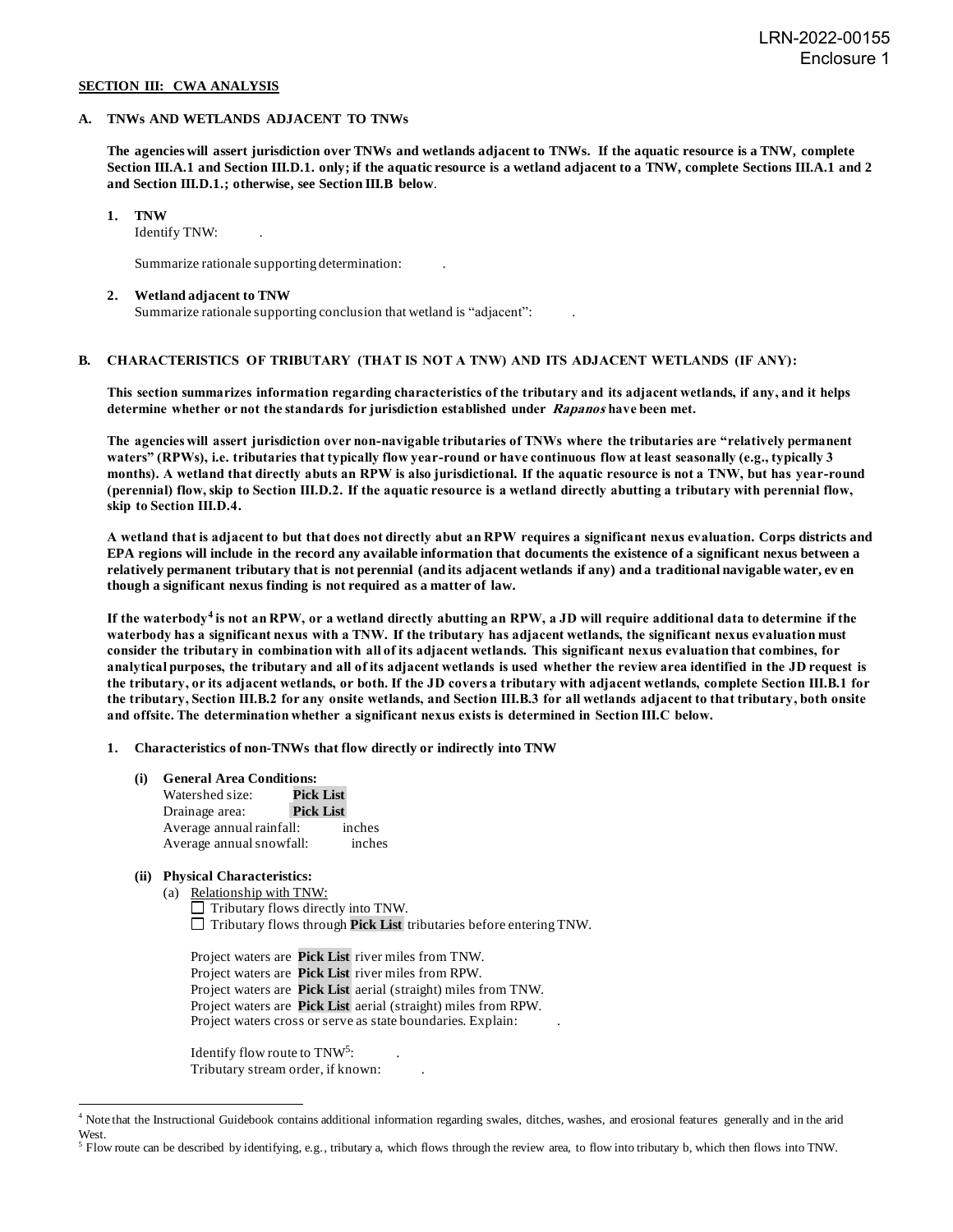|  | (b) General Tributary Characteristics (check all that apply):<br><b>Tributary</b> is:<br>$\Box$ Natural<br>$\Box$ Artificial (man-made). Explain:<br>$\Box$ Manipulated (man-altered). Explain:                                                                                                                                                                                                                                                                                                                                                                                                                                                                                                                                                                 |  |  |
|--|-----------------------------------------------------------------------------------------------------------------------------------------------------------------------------------------------------------------------------------------------------------------------------------------------------------------------------------------------------------------------------------------------------------------------------------------------------------------------------------------------------------------------------------------------------------------------------------------------------------------------------------------------------------------------------------------------------------------------------------------------------------------|--|--|
|  | Tributary properties with respect to top of bank (estimate):<br>Average width:<br>feet<br>Average depth:<br>feet<br>Average side slopes: Pick List.                                                                                                                                                                                                                                                                                                                                                                                                                                                                                                                                                                                                             |  |  |
|  | Primary tributary substrate composition (check all that apply):<br>$\Box$ Sands<br>$\Box$ Silts<br>$\Box$ Concrete<br>$\Box$ Cobbles<br>$\Box$ Gravel<br>$\Box$ Muck<br>$\Box$ Vegetation. Type/% cover:<br>$\Box$ Bedrock<br>$\Box$ Other. Explain:                                                                                                                                                                                                                                                                                                                                                                                                                                                                                                            |  |  |
|  | Tributary condition/stability [e.g., highly eroding, sloughing banks]. Explain:<br>Presence of run/riffle/pool complexes. Explain:<br>Tributary geometry: Pick List<br>Tributary gradient (approximate average slope):<br>$\%$                                                                                                                                                                                                                                                                                                                                                                                                                                                                                                                                  |  |  |
|  | $(c)$ Flow:<br>Tributary provides for: Pick List<br>Estimate average number of flow events in review area/year: Pick List<br>Describe flow regime:<br>Other information on duration and volume:<br>Surface flow is: Pick List. Characteristics:                                                                                                                                                                                                                                                                                                                                                                                                                                                                                                                 |  |  |
|  |                                                                                                                                                                                                                                                                                                                                                                                                                                                                                                                                                                                                                                                                                                                                                                 |  |  |
|  | Subsurface flow: Pick List. Explain findings:<br>$\Box$ Dye (or other) test performed:                                                                                                                                                                                                                                                                                                                                                                                                                                                                                                                                                                                                                                                                          |  |  |
|  | Tributary has (check all that apply):<br>$\Box$ Bed and banks<br>$\Box$ OHWM <sup>6</sup> (check all indicators that apply):<br>$\Box$ clear, natural line impressed on the bank $\Box$<br>the presence of litter and debris<br>$\Box$ changes in the character of soil<br>$\Box$<br>destruction of terrestrial vegetation<br>□<br>$\Box$ shelving<br>the presence of wrack line<br>□<br>$\Box$ vegetation matted down, bent, or absent<br>sediment sorting<br>$\Box$ leaf litter disturbed or washed away<br>□<br>scour<br>$\Box$<br>$\Box$ sediment deposition<br>multiple observed or predicted flow events<br>$\Box$<br>abrupt change in plant community<br>$\Box$ water staining<br>other (list):<br>ப<br>$\Box$ Discontinuous OHWM. <sup>7</sup> Explain: |  |  |
|  | If factors other than the OHWM were used to determine lateral extent of CWA jurisdiction (check all that apply):<br>$\Box$ High Tide Line indicated by:<br>$\Box$ Mean High Water Mark indicated by:<br>$\Box$ oil or scum line along shore objects<br>$\Box$ survey to available datum;<br>$\Box$ fine shell or debris deposits (foreshore)<br>physical markings;<br>$\Box$ vegetation lines/changes in vegetation types.<br>physical markings/characteristics<br>tidal gauges<br>other (list):                                                                                                                                                                                                                                                                |  |  |
|  | <b>Chemical Characteristics:</b>                                                                                                                                                                                                                                                                                                                                                                                                                                                                                                                                                                                                                                                                                                                                |  |  |

#### Characterize tributary (e.g., water color is clear, discolored, oily film; water quality; general watershed characteristics, etc.). Explain:

Identify specific pollutants, if known:

**(iii) Chemical Characteristics:**

<sup>&</sup>lt;sup>6</sup>A natural or man-made discontinuity in the OHWM does not necessarily sever jurisdiction (e.g., where the stream temporarily flows underground, or where the OHWM has been removed by development or agricultural practices). Where there is a break in the OHWM that is unrelated to the waterbody's flow regime (e.g., flow over a rock outcrop or through a culvert), the agencies will look for indicators of flow above and below the break. 7 Ibid.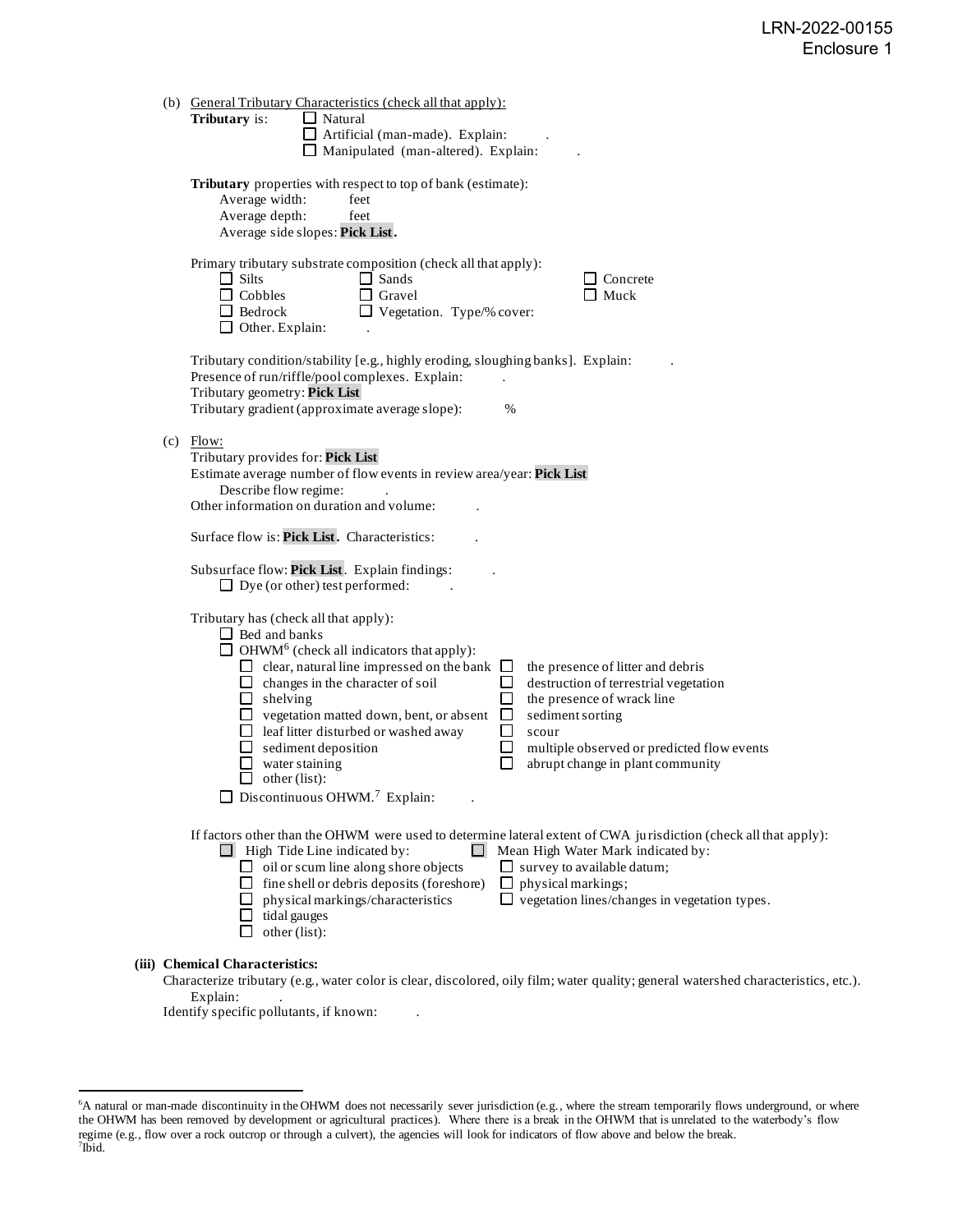#### **(iv) Biological Characteristics. Channel supports (check all that apply):**

- $\Box$  Riparian corridor. Characteristics (type, average width):
- Wetland fringe. Characteristics:
- Habitat for:
	- $\Box$  Federally Listed species. Explain findings:
	- $\Box$  Fish/spawn areas. Explain findings:
	- $\Box$  Other environmentally-sensitive species. Explain findings:
	- $\Box$  Aquatic/wildlife diversity. Explain findings:

#### **2. Characteristics of wetlands adjacent to non-TNW that flow directly or indirectly into TNW**

#### **(i) Physical Characteristics:**

- (a) General Wetland Characteristics: Properties: Wetland size: acres Wetland type. Explain: Wetland quality. Explain: Project wetlands cross or serve as state boundaries. Explain: .
- (b) General Flow Relationship with Non-TNW:

Flow is: **Pick List**. Explain:

Surface flow is**: Pick List**  Characteristics: .

Subsurface flow: **Pick List**. Explain findings: .  $\Box$  Dye (or other) test performed:

#### (c) Wetland Adjacency Determination with Non-TNW:

- $\Box$  Directly abutting
- $\Box$  Not directly abutting
	- $\Box$  Discrete wetland hydrologic connection. Explain:
	- $\Box$  Ecological connection. Explain:
	- $\Box$  Separated by berm/barrier. Explain:

#### (d) Proximity (Relationship) to TNW

Project wetlands are **Pick List** river miles from TNW. Project waters are **Pick List** aerial (straight) miles from TNW. Flow is from: **Pick List.** Estimate approximate location of wetland as within the **Pick List** floodplain.

#### **(ii) Chemical Characteristics:**

Characterize wetland system (e.g., water color is clear, brown, oil film on surface; water quality; general watershed characteristics; etc.). Explain: Identify specific pollutants, if known: .

#### **(iii) Biological Characteristics. Wetland supports (check all that apply):**

- $\Box$  Riparian buffer. Characteristics (type, average width):
- $\Box$  Vegetation type/percent cover. Explain:
- Habitat for:
	- $\Box$  Federally Listed species. Explain findings:
	- $\Box$  Fish/spawn areas. Explain findings:
	- $\Box$  Other environmentally-sensitive species. Explain findings:
	- $\Box$  Aquatic/wildlife diversity. Explain findings:

#### **3. Characteristics of all wetlands adjacent to the tributary (if any)**

All wetland(s) being considered in the cumulative analysis: **Pick List** Approximately () acres in total are being considered in the cumulative analysis.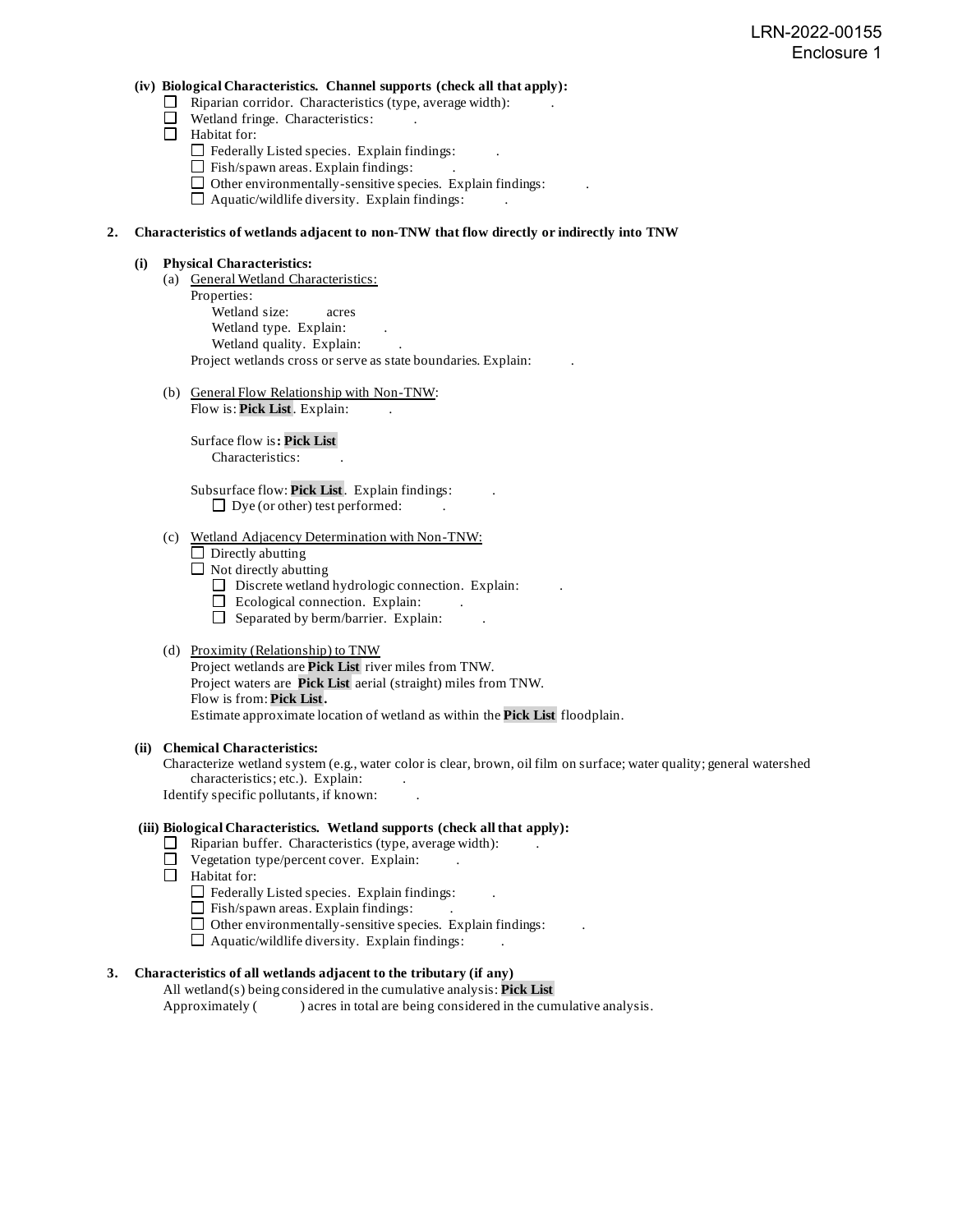For each wetland, specify the following:

Directly abuts? (Y/N) Size (in acres) Directly abuts? (Y/N) Size (in acres)

Summarize overall biological, chemical and physical functions being performed: .

#### **C. SIGNIFICANT NEXUS DETERMINATION**

**A significant nexus analysis will assess the flow characteristics and functions of the tributary itself and the functions per formed by any wetlands adjacent to the tributary to determine if they significantly affect the chemical, physical, and biological integrity of a TNW. For each of the following situations, a significant nexus exists if the tributary, in combination with all of its adjacent wetlands, has more than a speculative or insubstantial effect on the chemical, physical and/or biological integrity of a TNW. Considerations when evaluating significant nexus include, but are not limited to the volume, duration, and frequency of the f low of water in the tributary and its proximity to a TNW, and the functions performed by the tributary and all its adjacent wetlands. It is not appropriate to determine significant nexus based solely on any specific threshold of distance (e.g. between a tributary and its adjacent wetland or between a tributary and the TNW). Similarly, the fact an adjacent wetland lies within or outside of a floodplain is not solely determinative of significant nexus.**

**Draw connections between the features documented and the effects on the TNW, as identified in the** *Rapanos* **Guidance and discussed in the Instructional Guidebook. Factors to consider include, for example:**

- Does the tributary, in combination with its adjacent wetlands (if any), have the capacity to carry pollutants or flood waters to TNWs, or to reduce the amount of pollutants or flood waters reaching a TNW?
- Does the tributary, in combination with its adjacent wetlands (if any), provide habitat and lifecycle support functions for fish and other species, such as feeding, nesting, spawning, or rearing young for species that are present in the TNW?
- Does the tributary, in combination with its adjacent wetlands (if any), have the capacity to transfer nutrients and organic carbon that support downstream foodwebs?
- Does the tributary, in combination with its adjacent wetlands (if any), have other relationships to the physical, chem ical, or biological integrity of the TNW?

#### **Note: the above list of considerations is not inclusive and other functions observed or known to occur should be documented below:**

- **1. Significant nexus findings for non-RPW that has no adjacent wetlands and flows directly or indirectly into TNWs.** Explain findings of presence or absence of significant nexus below, based on the tributary itself, then go to Section III.D: .
- **2. Significant nexus findings for non-RPW and its adjacent wetlands, where the non-RPW flows directly or indirectly into TNWs.** Explain findings of presence or absence of significant nexus below, based on the tributary in combination with all of its adjacent wetlands, then go to Section III.D: .
- **3. Significant nexus findings for wetlands adjacent to an RPW but that do not directly abut the RPW.** Explain findings of presence or absence of significant nexus below, based on the tributary in combination with all of its adjacent wetlands, then go to Section III.D:

#### **D. DETERMINATIONS OF JURISDICTIONAL FINDINGS. THE SUBJECT WATERS/WETLANDS ARE (CHECK ALL THAT APPLY):**

**1. TNWs and Adjacent Wetlands.** Check all that apply and provide size estimates in review area:  $\Box$  TNWs: linear feet width (ft), Or, acres. Wetlands adjacent to TNWs: acres.

#### **2. RPWs that flow directly or indirectly into TNWs.**

- Tributaries of TNWs where tributaries typically flow year-round are jurisdictional. Provide data and rationale indicating that tributary is perennial: PER-1 is an unnamed tributary to Summers Branch. It has defined bed and bank, riffle and pool sequences, sorting of substrate, flows continuously, presence of multiple populations of obligate lotic organisms, fish, and crayfish burrows.
- $\boxtimes$  Tributaries of TNW where tributaries have continuous flow "seasonally" (e.g., typically three months each year) are jurisdictional. Data supporting this conclusion is provided at Section III.B. Provide rationale indicating that tributary flows seasonally: INT-1 and INT-2 are both intermittent streams. INT-1 has continuous bed and bank, a sinous channel, some rifflepool sequences, an active floodplain, fairly continuois flow >48 hours after rain event, leaf litter in channel, crayfish, and iron-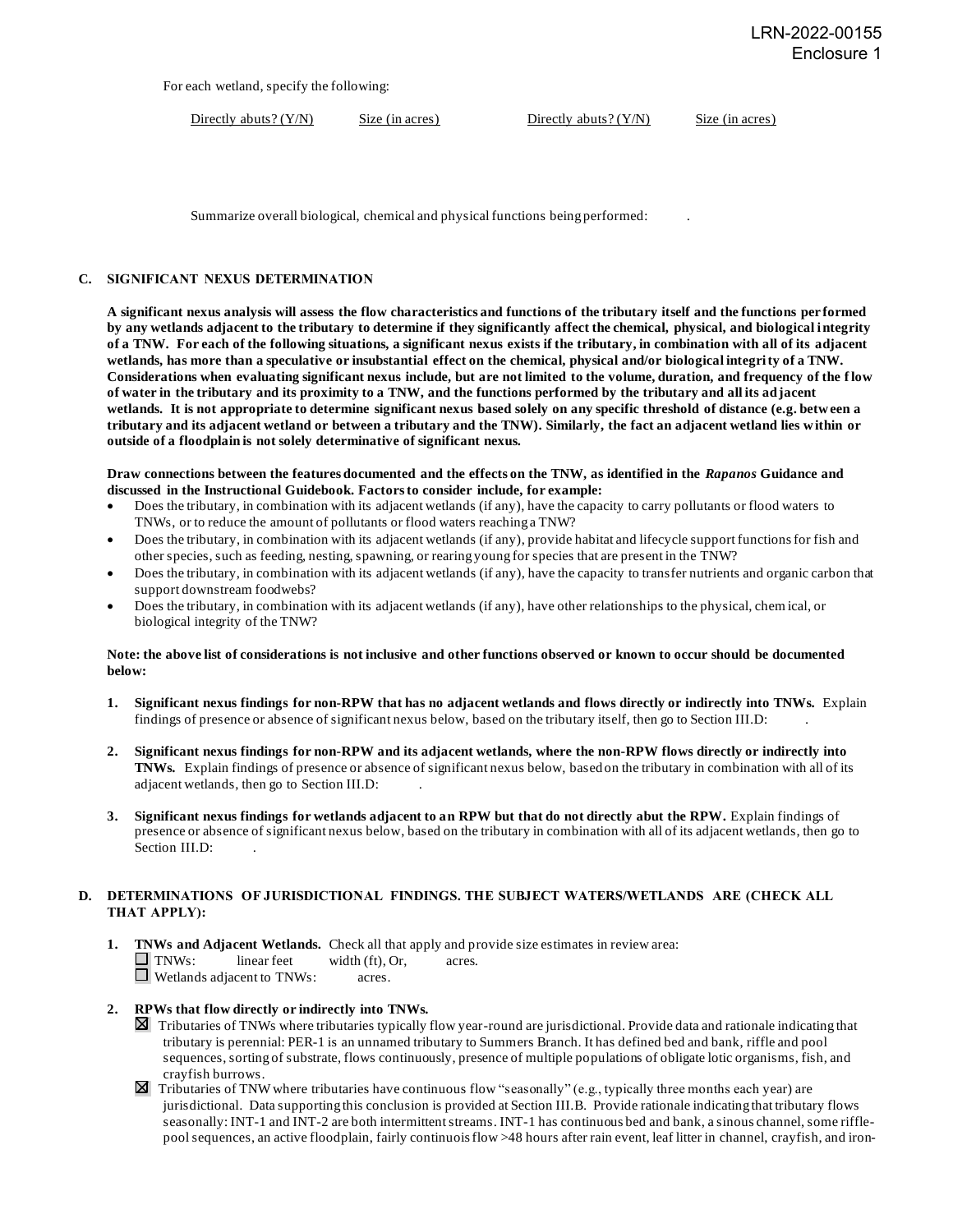oxidizing bacteria was observed along with hydric soils in channel bed. INT-2 had continuous bed and bank, little riffle-pool sequences, moderate grade controls and a natural drainage way, water was in channel >48 hours afetr precipitation, wrack line was present, and hydric soils in channel bed.

Provide estimates for jurisdictional waters in the review area (check all that apply):

 $\Box$  Tributary waters: **2,173** linear feet width (ft).<br>  $\Box$  Other non-wetland waters: acres.

Other non-wetland waters: acres.

Identify type(s) of waters: .

- **3. Non-RPWs<sup>8</sup> that flow directly or indirectly into TNWs.**
	- Waterbody that is not a TNW or an RPW, but flows directly or indirectly into a TNW, and it has a significant nexus with a TNW is jurisdictional. Data supporting this conclusion is provided at Section III.C.

Provide estimates for jurisdictional waters within the review area (check all that apply):

Tributary waters: linear feet width (ft).

 $\Box$  Other non-wetland waters: acres.

Identify type(s) of waters: **.**

**4. Wetlands directly abutting an RPW that flow directly or indirectly into TNWs.**

 $\boxtimes$  Wetlands directly abut RPW and thus are jurisdictional as adjacent wetlands.

- $\boxtimes$  Wetlands directly abutting an RPW where tributaries typically flow year-round. Provide data and rationale indicating that tributary is perennial in Section III.D.2, above. Provide rationale indicating that wetland is directly abutting an RPW: **Wetland 1, 3 and Wetland 4 are located directly abutting on the north and south sides of the perennial stream (UT to Summers Branch). Wetland 3 also abuts INT-2. All 3 Wetlands are bottomland hardwood floodplain areas.**
- $\boxtimes$  Wetlands directly abutting an RPW where tributaries typically flow "seasonally." Provide data indicating that tributary is seasonal in Section III.B and rationale in Section III.D.2, above. Provide rationale indicating that wetland is directly abutting an RPW: Wetland 3 both abuts and exist as bottomland hardwood floodplain wetland area to INT-2.

Provide acreage estimates for jurisdictional wetlands in the review area: **5.91** acres.

**5. Wetlands adjacent to but not directly abutting an RPW that flow directly or indirectly into TNWs.**

 $\Box$  Wetlands that do not directly abut an RPW, but when considered in combination with the tributary to which they are adjacent and with similarly situated adjacent wetlands, have a significant nexus with a TNW are jurisidictional. Data supporting this conclusion is provided at Section III.C.

Provide acreage estimates for jurisdictional wetlands in the review area: acres.

#### **6. Wetlands adjacent to non-RPWs that flow directly or indirectly into TNWs.**

 $\Box$  Wetlands adjacent to such waters, and have when considered in combination with the tributary to which they are adjacent and with similarly situated adjacent wetlands, have a significant nexus with a TNW are jurisdictional. Data supporting this conclusion is provided at Section III.C.

Provide estimates for jurisdictional wetlands in the review area: acres.

#### **7. Impoundments of jurisdictional waters. 9**

- As a general rule, the impoundment of a jurisdictional tributary remains jurisdictional.
- Demonstrate that impoundment was created from "waters of the U.S.," or
- Demonstrate that water meets the criteria for one of the categories presented above (1 -6), or
- $\Box$ Demonstrate that water is isolated with a nexus to commerce (see E below).

#### **E. ISOLATED [INTERSTATE OR INTRA-STATE] WATERS, INCLUDING ISOLATED WETLANDS, THE USE, DEGRADATION OR DESTRUCTION OF WHICH COULD AFFECT INTERSTATE COMMERCE, INCLUDING ANY SUCH WATERS (CHECK ALL THAT APPLY):<sup>10</sup>**

<sup>8</sup>See Footnote # 3.

<sup>&</sup>lt;sup>9</sup> To complete the analysis refer to the key in Section III.D.6 of the Instructional Guidebook.

**<sup>10</sup> Prior to asserting or declining CWA jurisdiction based solely on this category, Corps Districts will elevate the action to Corps and EPA HQ for review consistent with the process described in the Corps/EPA** *Memorandum Regarding CWA Act Jurisdiction Following Rapanos.*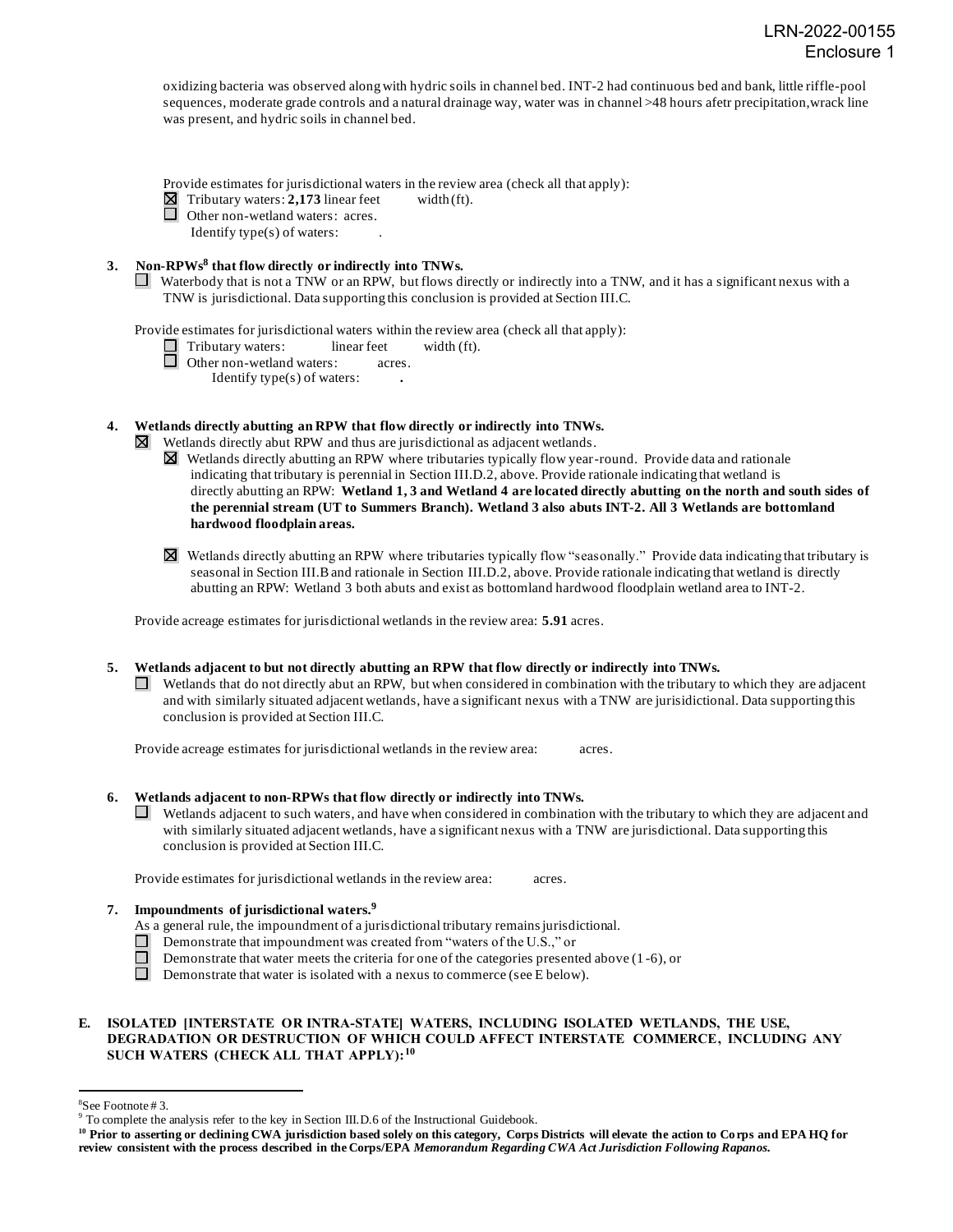$\Box$  which are or could be used by interstate or foreign travelers for recreational or other purposes.<br> $\Box$  from which fish or shellfish are or could be taken and sold in interstate or foreign commerce.

from which fish or shellfish are or could be taken and sold in interstate or foreign commerce.

 $\Box$  which are or could be used for industrial purposes by industries in interstate commerce.

Interstate isolated waters.Explain: .

Other factors. Explain:

**Identify water body and summarize rationale supporting determination:** .

Provide estimates for jurisdictional waters in the review area (check all that apply):<br>
Tributary waters: linear feet width (ft).

 $\Box$  Tributary waters: linear feet width (ft).<br> $\Box$  Other non-wetland waters: acres.

Other non-wetland waters: acres.

Identify type(s) of waters: **.**

■ Wetlands: acres.

#### **F. NON-JURISDICTIONAL WATERS, INCLUDING WETLANDS (CHECK ALL THAT APPLY):**

 $\Box$  If potential wetlands were assessed within the review area, these areas did not meet the criteria in the 1987 Corps of Engine ers Wetland Delineation Manual and/or appropriate Regional Supplements.

Review area included isolated waters with no substantial nexus to interstate (or foreign) commerce.

**Prior to the Jan 2001 Supreme Court decision in "***SWANCC***," the review area would have been regulated based <u>solely</u> on the** "Migratory Bird Rule" (MBR).

Waters do not meet the "Significant Nexus" standard, where such a finding is required for jurisdiction. Explain: **.**

冈 Other: (explain, if not covered above): **Based on a review of information submitted by ERm, Inc Consulants on April 6, 2022 and a site inspection of the survey area on March 22, 2022, the feature "Wetland 2" is not waters of the U.S. and is not jurisdictional under Section 404 of the Clean Water Act as defined by 33 CFR Part 328.3(a).**

Provide acreage estimates for non-jurisdictional waters in the review area, where the sole potential basis of jurisdiction is the MBR factors (i.e., presence of migratory birds, presence of endangered species, use of water for irrigated agriculture), using best professional

judgment (check all that apply):<br> $\Box$  Non-wetland waters (i.e., ri Non-wetland waters (i.e., rivers, streams): linear feet width (ft).

 $\Box$ Lakes/ponds: acres.

 $\Box$ Other non-wetland waters: acres. List type of aquatic resource:

Wetlands: acres.

Provide acreage estimates for non-jurisdictional waters in the review area that do not meet the "Significant Nexus" standard, where such a finding is required for jurisdiction (check all that apply):

 $\Box$ Non-wetland waters (i.e., rivers, streams): linear feet, width (ft).

 $\Box$ Lakes/ponds: acres.

 $\Box$ Other non-wetland waters: acres. List type of aquatic resource:

Wetlands: acres.

#### **SECTION IV: DATA SOURCES.**

**A. SUPPORTING DATA. Data reviewed for JD (check all that apply -** checked items shall be included in case file and, where checked and requested, appropriately reference sources below):

 $\boxtimes$  Maps, plans, plots or plat submitted by or on behalf of the applicant/consultant:ERM, Inc updated submittal LRN-2022-

00155\_20220406\_AJD-RQST\_ATT1 dated 06 APRIL 2022.

 $\boxtimes$  Data sheets prepared/submitted by or on behalf of the applicant/consultant.

 $\boxtimes$  Office concurs with data sheets/delineation report.

 $\Box$  Office does not concur with data sheets/delineation report.

 $\Box$  Data sheets prepared by the Corps:

 $\Box$  Corps navigable waters' study:

U.S. Geological Survey Hydrologic Atlas: ERM, Inc updated submittal LRN-2022-00155\_20220406\_AJD-RQST\_ATT1 dated 06 APRIL 2022.

USGS NHD data.

□ USGS 8 and 12 digit HUC maps.

- $\boxtimes$  U.S. Geological Survey map(s). Cite scale & quad name: 7.5 Minute Index: Portland.
- $\Box$ USDA Natural Resources Conservation Service Soil Survey. Citation: .
- $\Box$ National wetlands inventory map(s). Cite name: .
- $\Box$ State/Local wetland inventory map(s):
- $\Box$  FEMA/FIRM maps: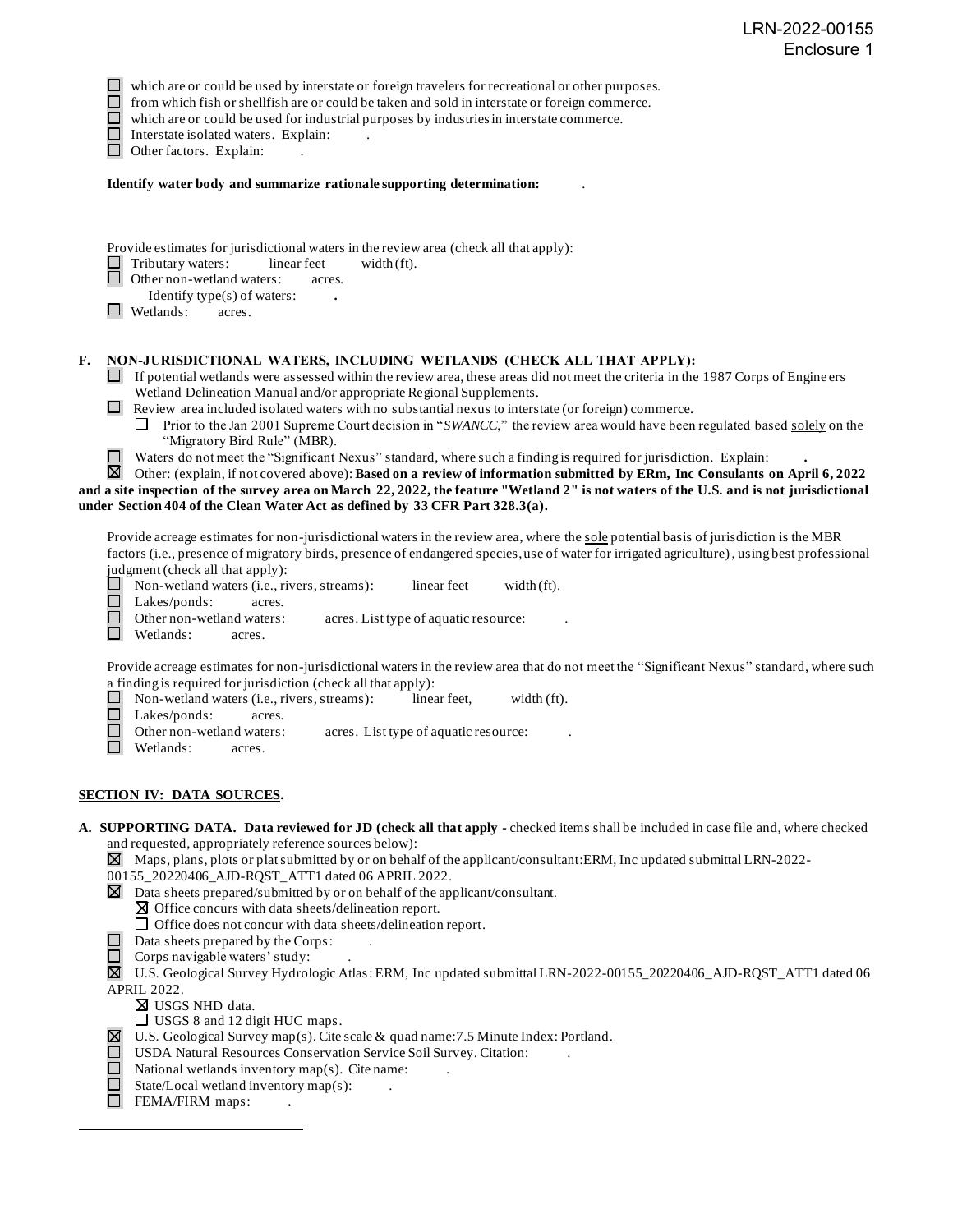100-year Floodplain Elevation is: (National Geodectic Vertical Datum of 1929)

Photographs:  $\boxtimes$  Aerial (Name & Date):LRN-2022-00155\_20220406\_AJD-RQST\_ATT1 dated 06 APRIL 2022.

 or Other (Name & Date):Photos included in LRN-2022-00155\_20220406\_AJD-RQST\_ATT1 dated 06 APRIL 2022 and USACE Site Visit photos from 22 MARCH 2022.

- Previous determination(s). File no. and date of response letter:
- Applicable/supporting case law:
- Applicable/supporting scientific literature: .
- Other information (please specify): ...

**B. ADDITIONAL COMMENTS TO SUPPORT JD:** Please see USACE File LRN-2022-00155 for the site visit notes and photos and consultant submittal.